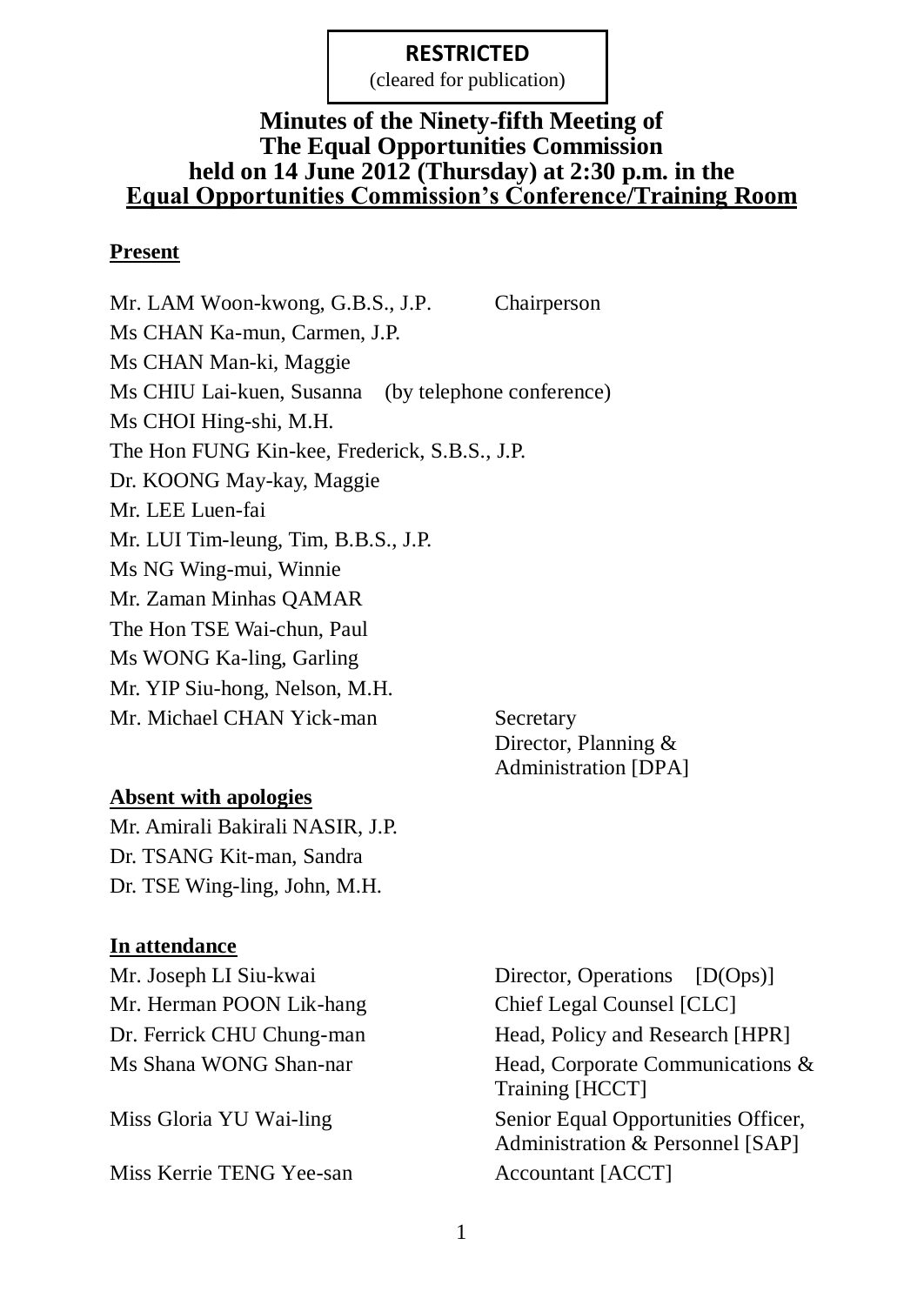(cleared for publication)

### **I. Introduction**

1. The Chairperson (C/EOC) welcomed all Commission Members (Members) to the  $95<sup>th</sup>$  Meeting. Ms CHIU Lai-kuen, Susanna, who joined the meeting via telephone conferencing had informed that she would wish to be excused earlier due to a clash of meeting schedule later in the same afternoon. Besides, The Hon Frederick FUNG, The Hon Paul TSE and Ms Winnie NG had also informed of their wishes to be excused earlier for the same reason.

2. Apologies for absence were received from Mr. Amirali Bakirali NASIR, Dr. TSANG Kit-man, Sandra and Dr. TSE Wing-ling, John, due to clash of meeting schedules/other business engagements.

3. C/EOC said that a press briefing would be held after the meeting in accordance with the usual practice. Since there were a number of Members who would need to leave the meeting earlier, the Meeting agreed to consider those Agenda Items requiring Members' decision first.

*(The Meeting proceeded to consider Agenda Item 4 first followed by Agenda Item 1, Item 5, Item 7 and Item 9 which were all items requiring Members' decision.)* 

### **II. New Agenda Items**

## **EOC Annual Forum**

(EOC Paper No. 8/2012; Agenda Item No. 4)

4. Members noted that based on the views expressed at the last EOC Meeting, a proposal for organizing an EOC Annual Forum was drawn up and discussed at the Administration and Finance Committee (A&FC) meeting held on 21 May 2012. Members of the A&FC provided further suggestions and requested the EOC Office to refine the proposal for seeking endorsement from the EOC Board at this meeting. DPA briefed Members on the salient points contained in EOC Paper No. 8/2012. Ms Susanna CHIU supplemented that as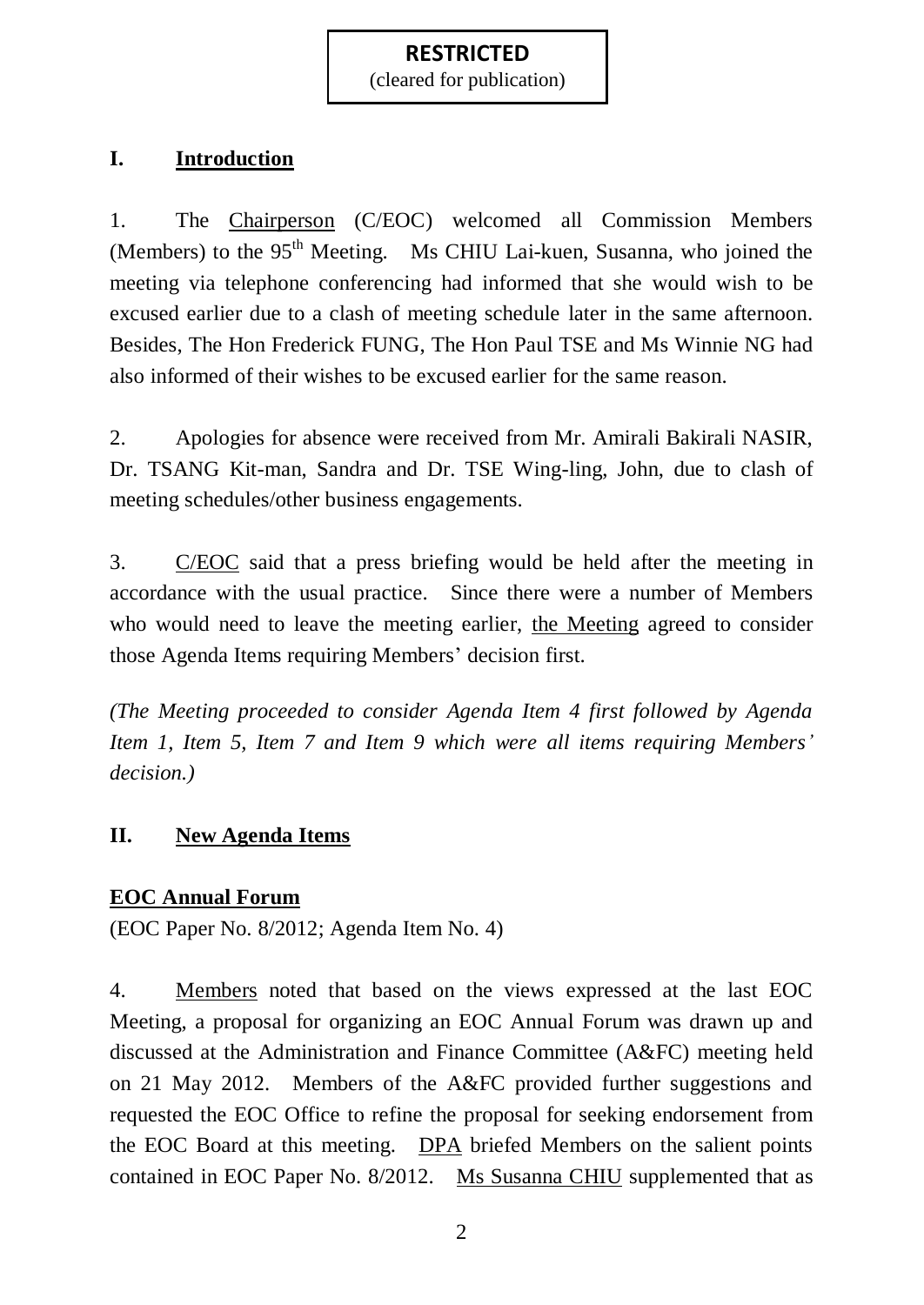(cleared for publication)

the proposed annual forum was the first one, to facilitate organization and management, the choice of venue and the target participants to be invited needed careful consideration. If the number of participants exceeded 100, a bigger outside venue would be warranted; otherwise, it could be held at the EOC Office for reasons of cost and better support.

5. Members deliberated on the format and the proceedings of the proposed annual forum, and the appropriate number of participants to be invited for the forum.

*(The Hon Paul TSE left the meeting at this moment.)*

6. Mr. LEE Luen-fai opined that it would be better for the EOC to organize the forum with a theme for arousing participants' interest and invitations should be extended to key stakeholder groups instead of individuals for obtaining broader views to steer EOC's work. The forum would be a platform for the EOC to highlight its performances, introduce future directions and initiatives, and obtain participants' feedback. An optimum size of the forum would be around 150 to 200 participants. Such size would be sufficiently representative and at the same time facilitate smooth forum proceedings. Moreover, special attention should be paid to cater for participants' language and/or other barrier-free access needs. The EOC could, after organizing this year's forum, review and consolidate the experience gained for improvements in future forums. The Meeting also noted that the forum would not form part of EOC Board's regular meetings.

7. The Hon Frederick FUNG added that invitations for participation in the forum should also be extended to appropriate Panel Members in LegCo, such as the Panel on Constitutional Affairs and the Panel on Welfare Services. This would help garner support from LegCo Members to help advance EOC's work. Furthermore, it should be the ultimate goal of the EOC to fully open its meetings to the public in time for complete transparency.

8. The Meeting endorsed the plan for the annual forum. The target number of participants should be within 200, an outside venue should be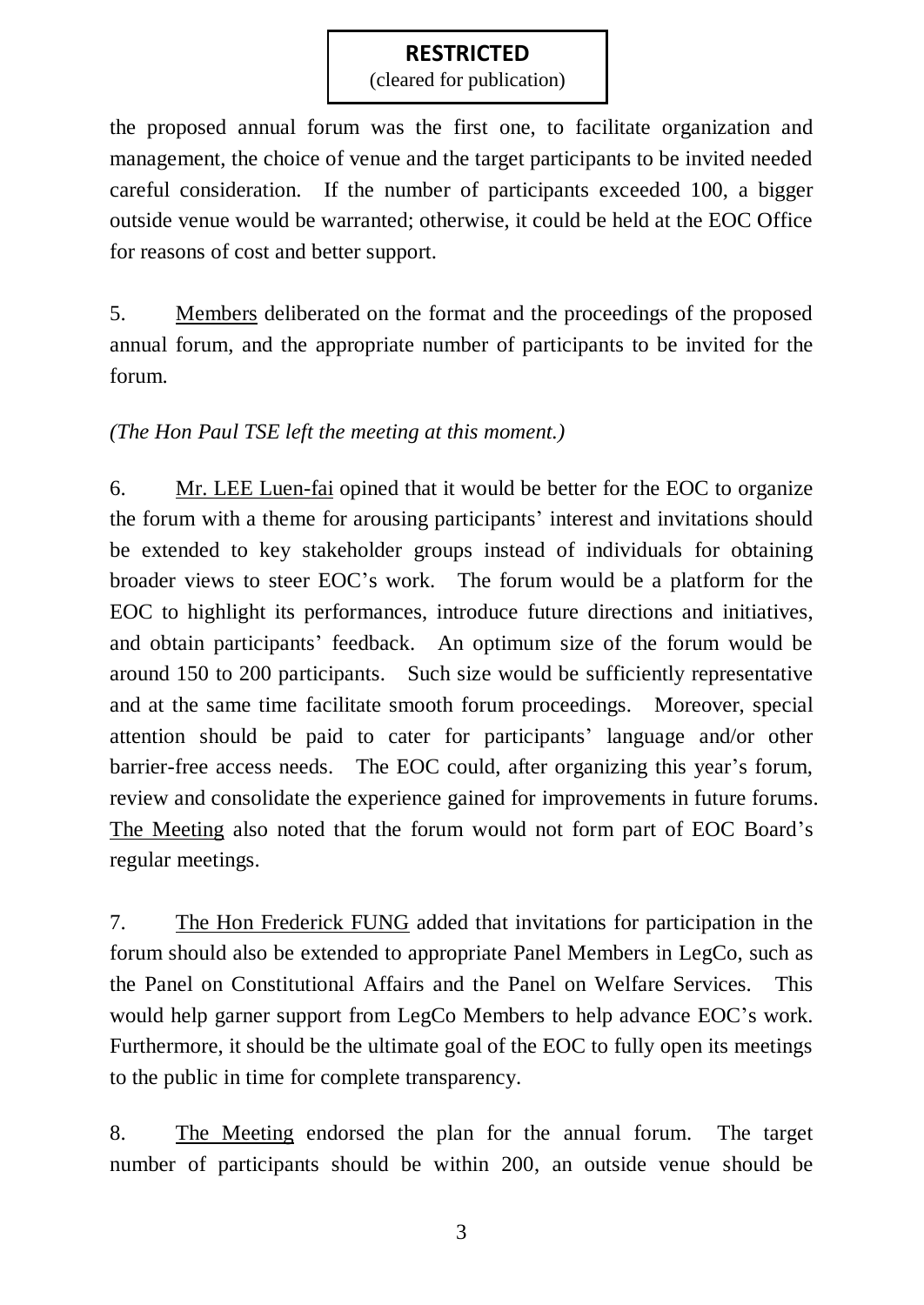(cleared for publication)

considered, and a suitable theme for the forum should be proposed. The target date to hold the forum would tentatively be scheduled for the afternoon of **29 September 2012 (Saturday)**. The media would be invited to cover the forum as well as to attend a post-forum media conference. The EOC Office would follow up with the arrangements accordingly.

### **III. Confirmation of Minutes** (Agenda Item No. 1)

9. The Minutes of the 94<sup>th</sup> Meeting held on 15 March 2012 and issued to Members on 13 April 2012 were confirmed without amendment.

*(The Hon Frederick FUNG left the meeting at this moment.)*

### **II. New Agenda Items (continued)**

# **Endorsement of Co-opted Membership of the Community Participation and Publicity Committee**

(EOC Paper No. 9/2012; Agenda Item No. 5)

10. Members endorsed the appointment of Mr. WANG Kai-fung and Dr. Raees Begum BAIG as Co-opted Members of the Community Participation and Publicity Committee as detailed in EOC Paper No. 9/2012, for the term of office up till  $19^{th}$  May 2014.

### **EOC Participation in the 22nd RI World Congress**

(EOC Paper No. 12/2012; Agenda Item No. 7)

11. Members considered EOC Paper No. 12/2012 which was to seek their advice on EOC's participation in the  $22<sup>nd</sup>$  Rehabilitation International (RI) World Congress to be held from 29 October 2012 to 2 November 2012 in Incheon, South Korea. The EOC has previously participated in similar congresses organized by RI.

12. Members agreed that it would be worthwhile to attend the congress to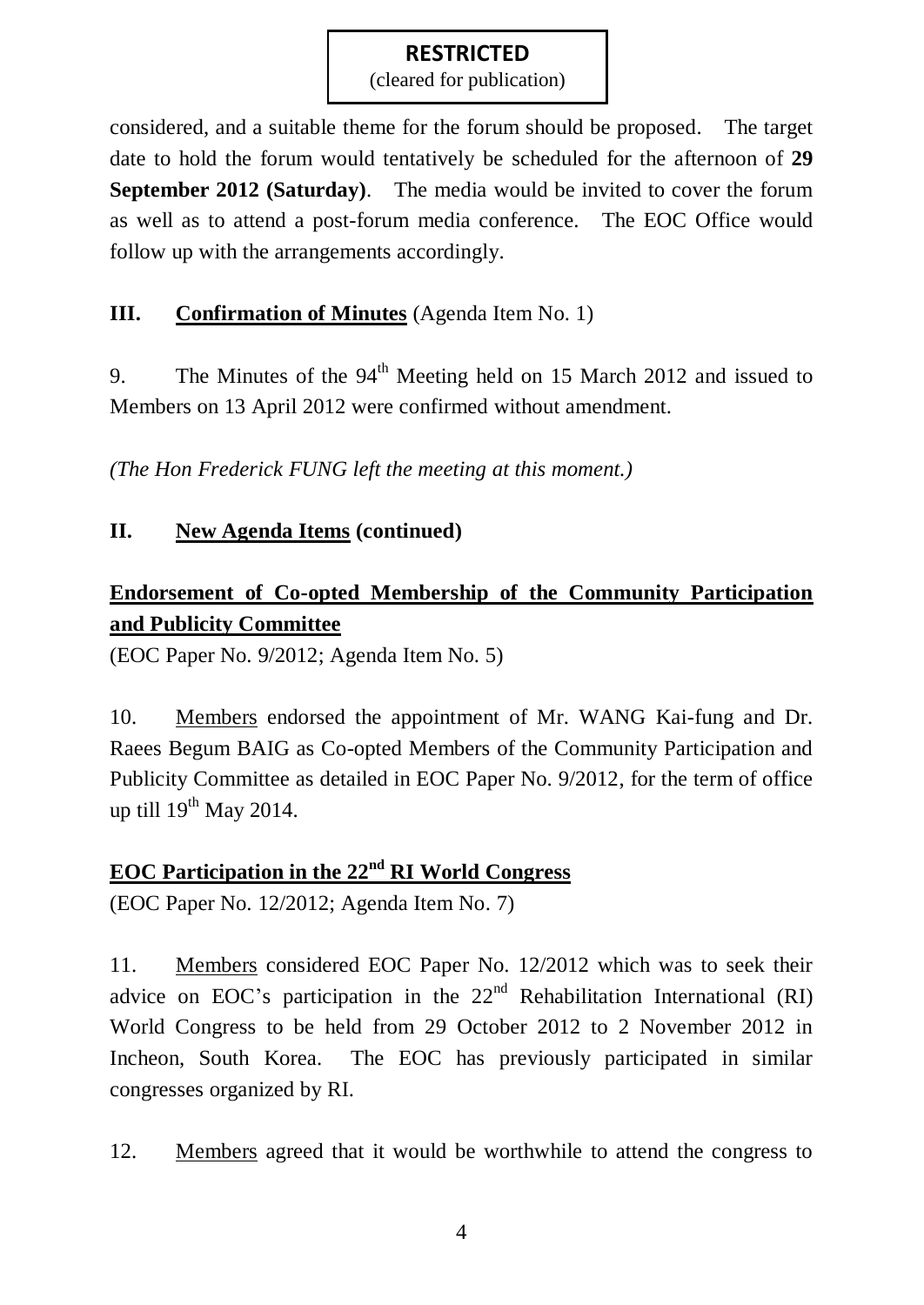(cleared for publication)

better understand the latest development of issues related to persons with disabilities, to exchange views and build network with delegates from over 100 countries and to promote EOC's work. The Meeting endorsed the EOC's participation in the congress as proposed in EOC Paper No. 12/2012. As the flying time was less than 4 hours, it was agreed that all EOC participants would travel on economy class to foster a greater sense of financial prudence. The Meeting also endorsed Ms Garling WONG's suggestion of sending 1 more staff to attend the congress. This brought the total suggested EOC participants to 2 EOC Members and 2 EOC staff. The EOC Office would follow up with the logistics and invite Members to indicate their interest to participate in the congress.

*(Ms Susanna CHIU, who had been participating in the meeting by telephone conference asked to be excused and left the meeting at this moment.)*

## **Invitation from Wellesley College and Ford Foundation to the Chairperson of the EOC to speak in Beijing**

(EOC Paper No. 13/2012; Agenda Item No. 9)

13. C/EOC briefed Members on the details contained in EOC Paper No. 13/2012 which was to seek their advice on an invitation from Wellesley College and Ford Foundation to the Chairperson of EOC to speak in a symposium in Beijing on  $6<sup>th</sup>$  July 2012. The theme of the symposium was on the functionalities of EOC / job segregation / and equal pay for equal work. Expenses for the visit including airfare and accommodation would be borne by the organizers.

14. Members endorsed C/EOC's acceptance of the invitation.

### **IV. Matters Arising** (Agenda Item No. 2)

15. There were no matters arising from previous meetings that required Members' attention in this meeting.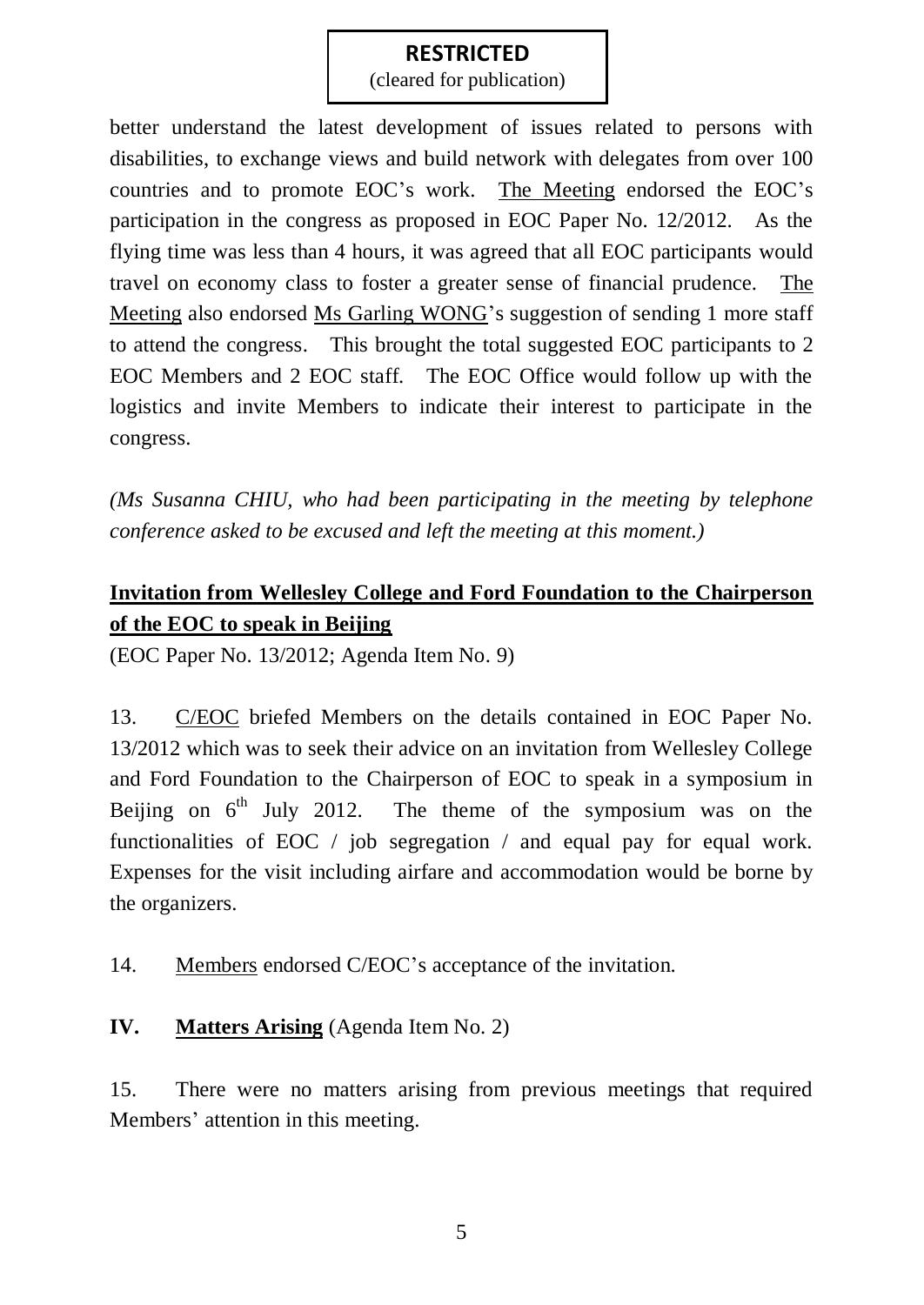(cleared for publication)

#### **II. New Agenda Items (continued)**

# **Progress Report on Formal Investigation on Accessibility in Certain Publicly Accessible Premises**

(EOC Paper No. 7/2012; Agenda Item No. 3)

16. D(Ops) briefed Members on the latest progress on the Government's and the LINK's retrofitting programmes to rectify the access barriers indentified in our Formal Investigation (Investigation) and their improvement programmes to enhance barrier-free facilities in premises under their management as contained in EOC Paper No. 7/2012.

*(Mr. Nelson YIP joined the meeting at this moment.)*

17. Members noted that 20% of the 47 government premises / facilities inspected in the Investigation were rectified and over 76% of the work had already started. Judging from the progress, it remained to be seen whether 100% of the work would be completed by June 2012 though the Government was still confident in meeting the deadline.

18. Members also noted that in response to the EOC's recommendation calling for access audit in all its facilities, the Government had conducted the audit and undertook to improve the barrier-free facilities. This improvement exercise covered about 3,500 premises / facilities. 3,094 of them belonged to Class A projects of which around 73% had been completed as at April 2012. The remaining items, about 400 in total, which fell into Class B projects were mostly footpaths, subways, recreational grounds, post offices, etc. They were expected to be completed by June 2016.

19. As regards the progress of improvement works by the LINK, Members noted that the deficiencies identified in the 9 commercial complexes and 2 car parks were rectified. The LINK had also launched a 5-year programme commencing from 2011/12 to improve the barrier-free facilities in 160 sites, with revamping works to be conducted in 30 to 35 sites each year. According to its work schedule, improvement works in 60 sites had commenced. The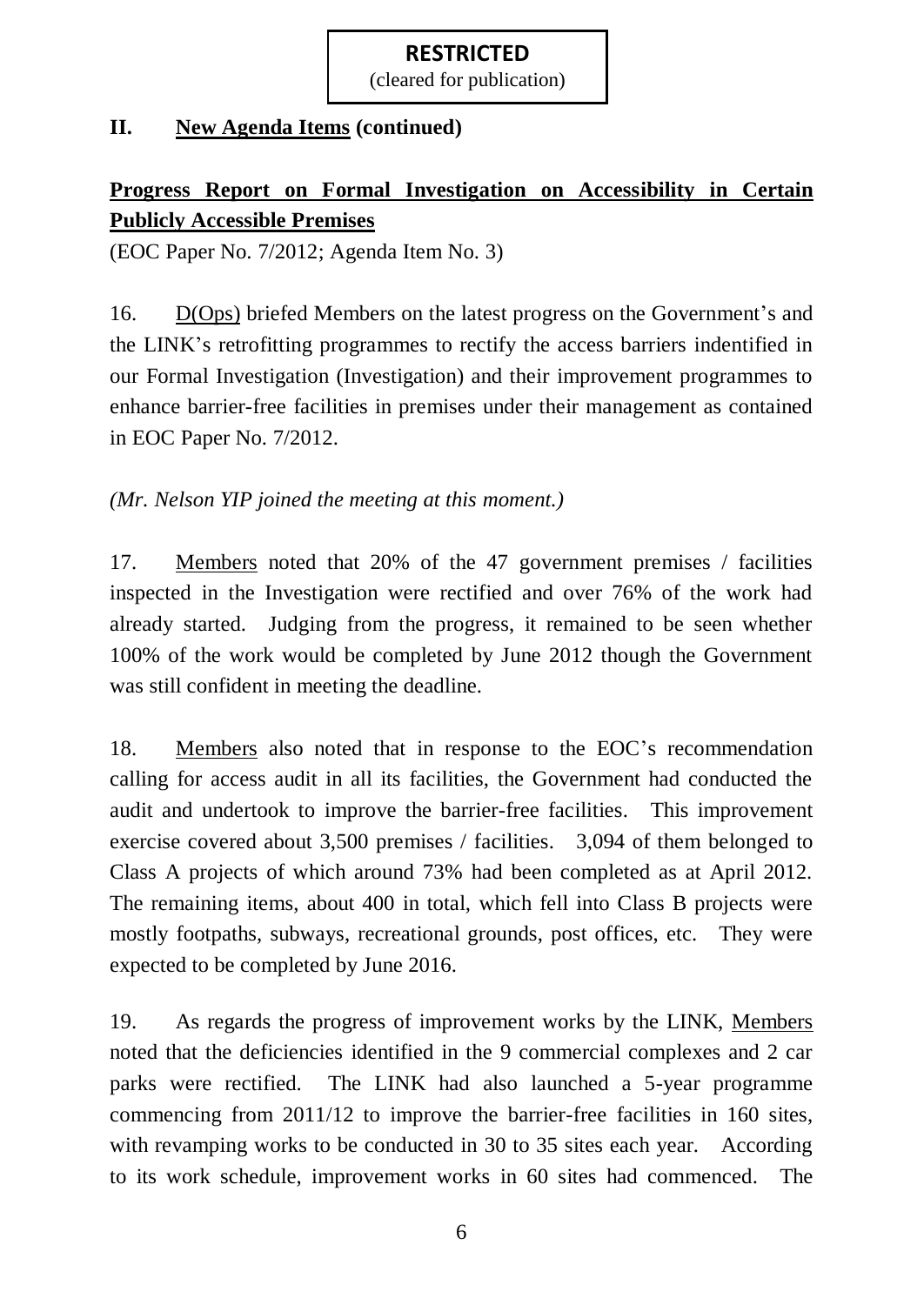(cleared for publication)

EOC had asked the LINK to provide more concrete information on the progress of its improvement programme. The EOC would continue to monitor the improvement work progress of both the LINK and the Government.

20. In response to a question raised by Ms Garling WONG, D(Ops) said that the EOC would not send staff to check on the completed works of the Government nor the LINK in view of manpower constraint. As such, Ms WONG suggested that the EOC could put details of the completed improvement works of both of them on EOC's website so that interested parties and the public might help in the monitoring. Ms WONG's suggestion was agreed.

21. Members noted EOC Paper No. 7/2012.

# **Reports of the Legal & Complaints Committee (LCC), Community Participation & Publicity Committee (CPPC), Policy and Research Committee (PARC) and Administration & Finance Committee (A&FC)**

(EOC Paper No. 10/2012; Agenda Item No. 6)

22. Members considered EOC Paper No. 10/2012 which presented important matters raised and decisions made at the meetings of the 4 committees established under the EOC.

23. With regard to the post meeting note under paragraph 9 of Appendix 3 to the paper reporting on the matters discussed and decisions made at the  $12<sup>th</sup>$  and 13<sup>th</sup> Meeting of the Policy and Research Committee (PARC), C/EOC reported that Members of the PARC together with some other EOC Members had met with the Chief Executive-elect (CE-elect) on 5 June 2012 to exchange views on ways to follow up on the issue of equal education for Ethnic Minorities (EM). The CE-elect was also strongly urged to follow through on his election pledge to correct the learning gap and devise appropriate and effective support measures for EM students. It was noted that positive feedback was obtained from the meeting.

24. Members noted EOC Paper No. 10/2012.